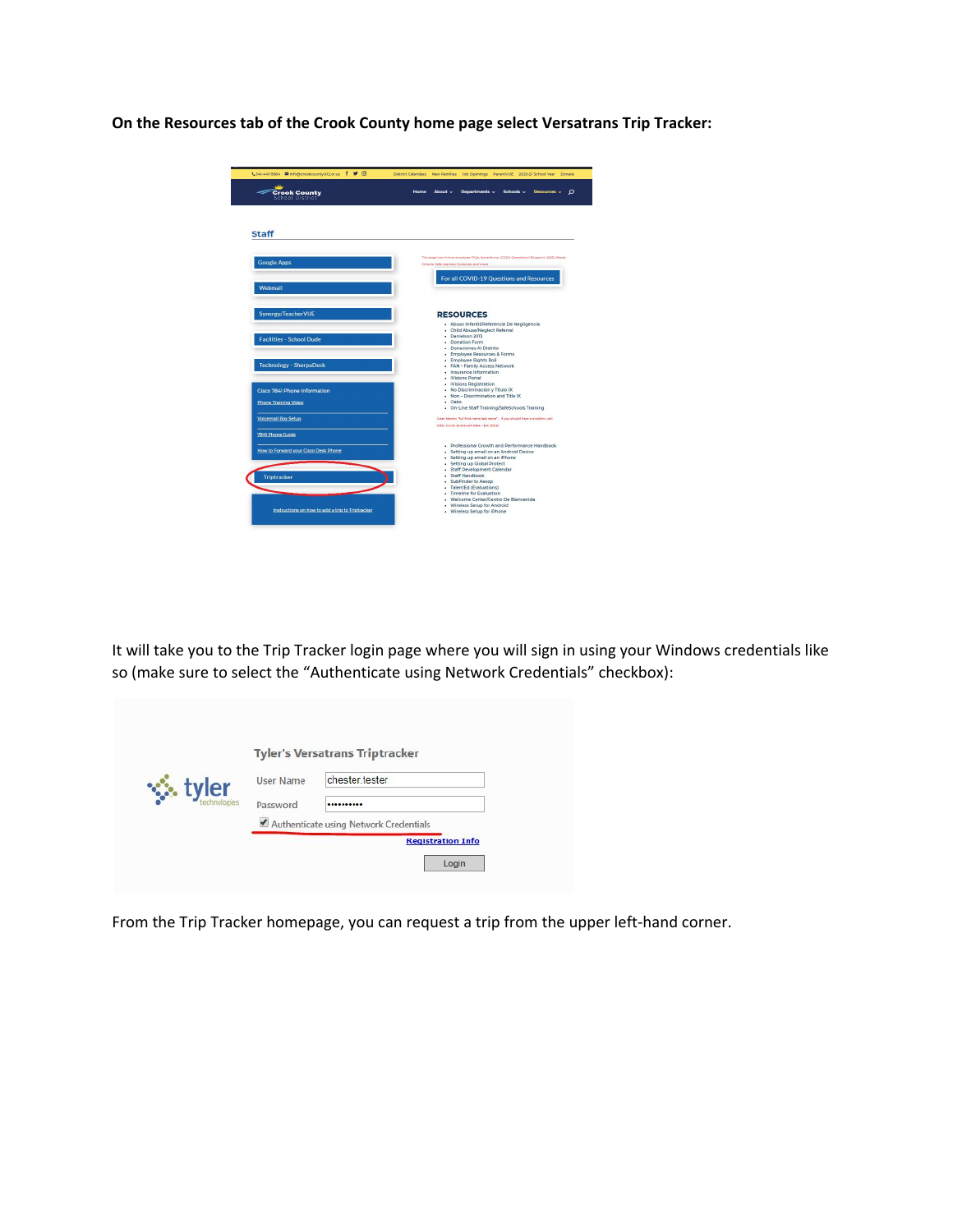| <b>View Calendar</b><br>Request a Trip<br>ſ<br>Today                     | Admin<br><b>Trips</b><br>Reports  | Support<br>Help | Logout |
|--------------------------------------------------------------------------|-----------------------------------|-----------------|--------|
| Versatrans Triptracker Today                                             |                                   |                 |        |
| <b>Trip Requests Summary</b>                                             | <b>System Messages</b>            |                 |        |
| There are:<br>2 trips scheduled today                                    | Welcome to VersaTrans TripTracker |                 |        |
| Calendar view:<br>2 trips scheduled today<br>2 trips scheduled this week |                                   |                 |        |

Make sure you fill out the fields with pertinent information (descriptions below):

| <b>Trip Details</b> |                        |                                             |                                      |
|---------------------|------------------------|---------------------------------------------|--------------------------------------|
| Trip Name:          | test trip              | Trip Date:                                  | 1/3/2018<br>$\overline{\phantom{a}}$ |
| Trip Type:          | <b>CCSD Student</b>    | Activity Type:<br>$\checkmark$              | Field Trip - Classroom ~             |
| Reason for Trip:    |                        |                                             |                                      |
| Account:            |                        | Non CCSD Bill To: (Add info in Budget Code) | $\checkmark$                         |
| Requester:          | Walker, lan            | $\checkmark$                                | ⊻ Expand Requester List              |
| Account Notes:      |                        |                                             |                                      |
|                     |                        |                                             |                                      |
| PO Number:          |                        |                                             |                                      |
| Origin:             | <b>District Office</b> |                                             | One-Way Trip<br>$\checkmark$         |
| Departure Date:     | 1/3/2018               | Departure Time:<br>÷                        | $\Rightarrow$<br>08:00 AM            |
| Return Date:        | 1/3/2018               | Return Time:<br>÷                           | $\Rightarrow$<br>05:00 PM            |

Trip Name: Something descriptive about the trip to help identify it.

Trip Date: The date of the trip.

Trip Type: Indicates who is going on the trip.

Activity Type: Indicates what you are doing on the trip.

Account: Use drop down list. This is to indicate how it is paid. Choose by school and if you cannot find it listed, use "Can't Find?" and then put in information into the budget code at the bottom of the page. If it is to be billed to an outside entity, use "Bill To" and put the billing information into the budget code field.

Requester: Make sure you select "Expand Requester List" to select who the requester is (most likely yourself).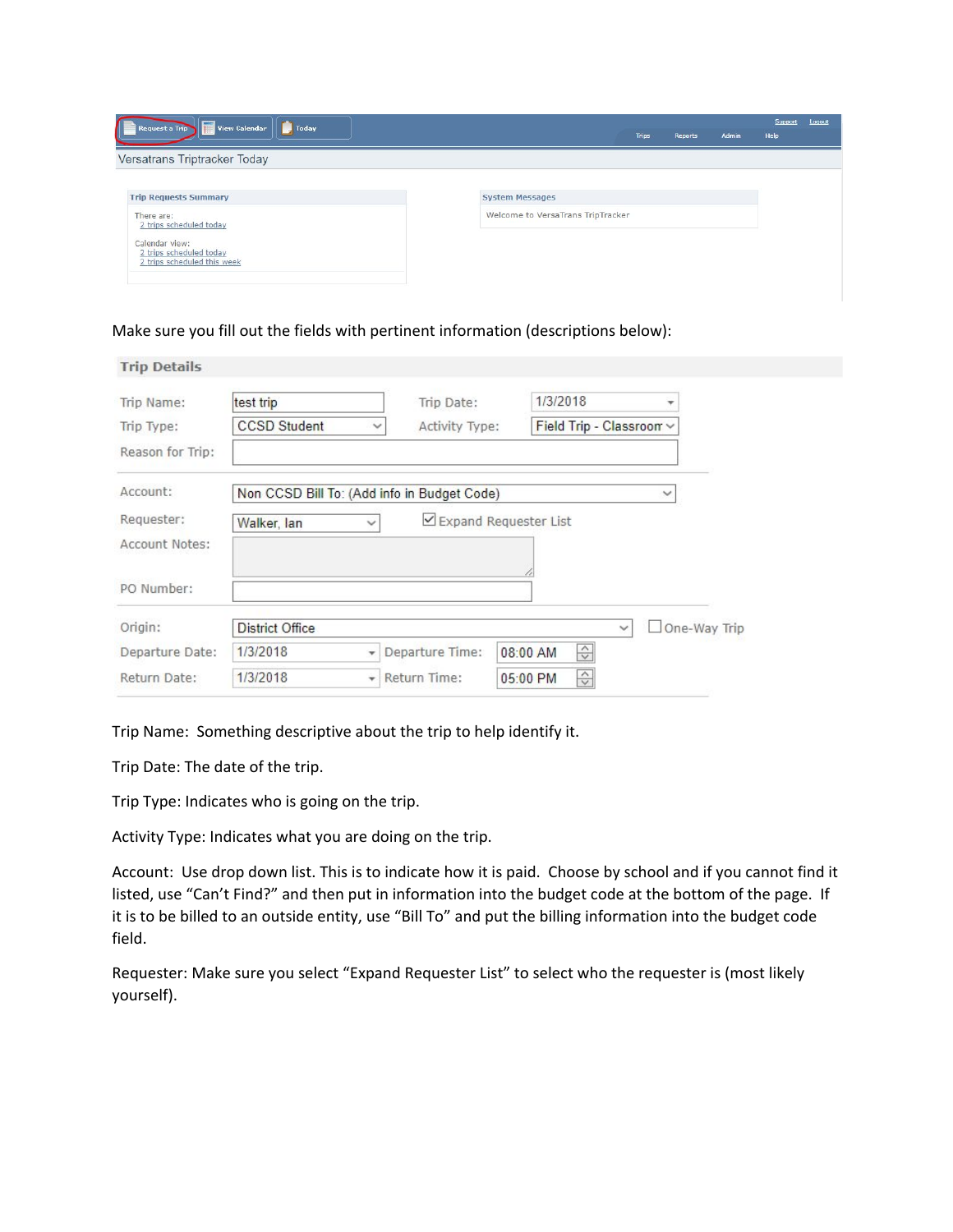| Account:       | Non CCSD Bill To: (Add info in Budget Code) |                       |
|----------------|---------------------------------------------|-----------------------|
| Requester:     |                                             | Expand Requester List |
| Account Notes: |                                             |                       |

Press Add to add each destination.

|          | Time                        |
|----------|-----------------------------|
| 1/4/2018 | $\hat{C}$<br>10:00 AM       |
|          | Time:                       |
|          | 04:00 PM                    |
|          | Date<br>Departure: 1/4/2018 |

It will appear underneath the location selection: